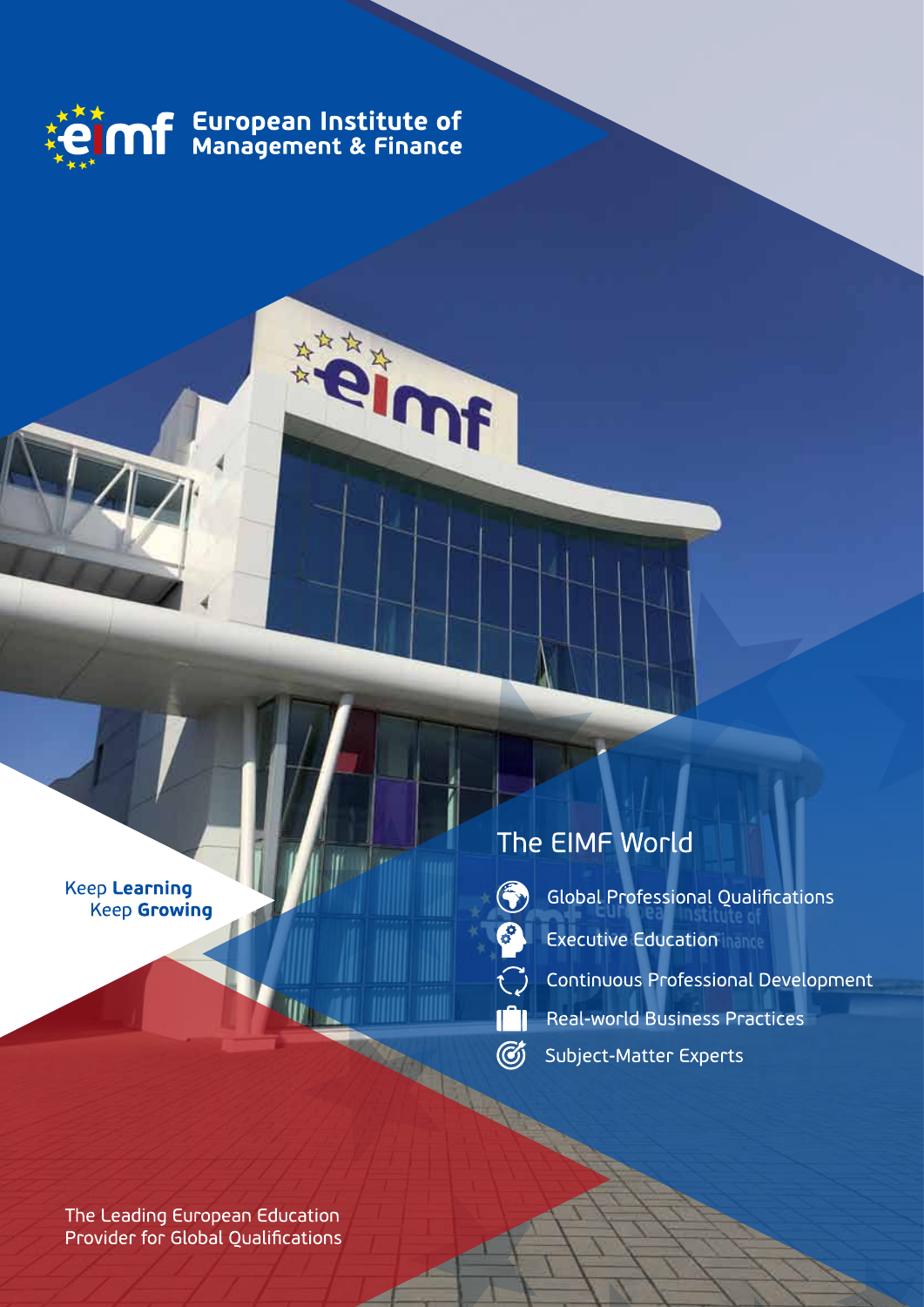| European Institute of<br>Management & Finance<br>eCalendar Here                                                                     |             |                              |                 |                 |                                 |                |                                                                                |  |  |
|-------------------------------------------------------------------------------------------------------------------------------------|-------------|------------------------------|-----------------|-----------------|---------------------------------|----------------|--------------------------------------------------------------------------------|--|--|
| <b>Programme Title</b><br>(Clickable Title)                                                                                         | Location    | <b>Dates</b>                 | <b>Time</b>     | <b>Duration</b> | <b>Instructor</b>               | <b>CPDs</b>    | <b>Training Fees</b><br>(excl. VAT)                                            |  |  |
| MLRO/MLCO<br>Masterclass in Betting<br>and Gaming                                                                                   | Live-Online | 27.29<br>June<br>&<br>1 July | 09:00 - 13:30   | 12 hours        | Christina Thakor-<br>Rankin     | 12             | HRDA Eligible*:<br>€326<br>(€204 Subsidy)<br>Non-HRDA<br>Eligible: €530        |  |  |
| <b>Investor Protection</b><br>Updates                                                                                               | Live-Online | 16 & 17<br>June              | 09:00 - 11:45   | 5 hours         | Christina Livada                | 5              | €200                                                                           |  |  |
| The Fund Industry:<br>Definitions, Structures,<br>Strategies and Regulation                                                         | Live-Online | 20 & 22<br>June              | 16:30 - 19:15   | 5 hours         | Alexis Kartalis                 | 5              | €180                                                                           |  |  |
| Loan Documentation and<br>Master Agreement                                                                                          | Live-Online | 20, 21, 28 & 29<br>June      | 10:00 - 13:45   | 14 hours        | Ernst van den<br><b>Broek</b>   | 14             | HRDA Eligible*:<br>€292<br>(€238 Subsidy)<br>Non-HRDA<br>Eligible: €530        |  |  |
| <b>EXIN Privacy &amp; Data</b><br><b>Protection: Practitioner</b><br>Certificate in General<br>Data Protection<br>Regulation (GDPR) | Live-Online | 21, 22 & 23<br>June          | $09:00 - 17:15$ | 21 hours        | Olympios<br>Christofi           | 21             | <b>HRDA Eligible*:</b><br>€393<br>(€357 Subsidy)<br>Non-HRDA<br>Eligible: €750 |  |  |
| The Communication of<br><b>Effective Managers</b>                                                                                   | Live-Online | 21 & 23<br>June              | 09:00 - 12:45   | 7 hours         | Lefki Angeli                    | $\overline{7}$ | € 220                                                                          |  |  |
| Finance and Accounting<br>for Lawyers                                                                                               | Live-Online | 21 & 23<br>June              | $09:00 - 17:15$ | 14 hours        | <b>Marios Mortis</b>            | 14             | HRDA Eligible*:<br>€292<br>(€238 Subsidy)<br>Non-HRDA<br>Eligible: €530        |  |  |
| Artificial Intelligence<br>fundamentals and the<br>disruption in the Financial<br>markets                                           | Live-Online | 22 & 23<br>June              | 09:00 - 12:45   | 7 hours         | Christiana<br>Aristidou         | $\overline{7}$ | €220                                                                           |  |  |
| Communication &<br><b>Interviewing Techniques</b><br>for Internal Auditors                                                          | Live-Online | 22 & 23<br>June              | 09:00 - 12:45   | 7 hours         | Konstantinos<br>Triantafyllidis | $\overline{7}$ | €220                                                                           |  |  |
| <b>CISI Risk in Financial</b><br>Services                                                                                           | Live-Online | 22 & 23<br>June              | 09:00 - 17:15   | 14 hours        | Petros Florides                 | 10             | HRDA Eligible*:<br>€292<br>(€238 Subsidy)<br>Non-HRDA<br>Eligible: €530        |  |  |
| Anti-Money Laundering<br>(AML) Regulation and<br>Updates                                                                            | Live-Online | 23<br>June                   | 14:00 - 19:30   | 5 hours         | Anna Stylianou                  | 5              | €180                                                                           |  |  |
| Global Compliance<br>Institute (GCI) - FATCA &<br><b>CRS</b> Specialist                                                             | Live-Online | 27, 28, 29 & 30<br>June      | 09:00 - 12:45   | 14 hours        | Demetris<br>Sawides             | 14             | HRDA Eligible*:<br>€292<br>(€238 Subsidy)<br>Non-HRDA<br>Eligible: €530        |  |  |
| Introduction to Fintech &<br>Regulations                                                                                            | Live-Online | 28<br>June                   | $09:00 - 17:15$ | 7 hours         | Christiana<br>Aristidou         | $\overline{7}$ | €220                                                                           |  |  |
| Financial Analysis &<br>Management                                                                                                  | Live-Online | 28 & 30<br>June              | $09:00 - 17:15$ | 14 hours        | <b>Marios Mortis</b>            | 14             | HRDA Eligible*:<br>€292<br>(€238 Subsidy)<br>Non-HRDA<br>Eligible: €530        |  |  |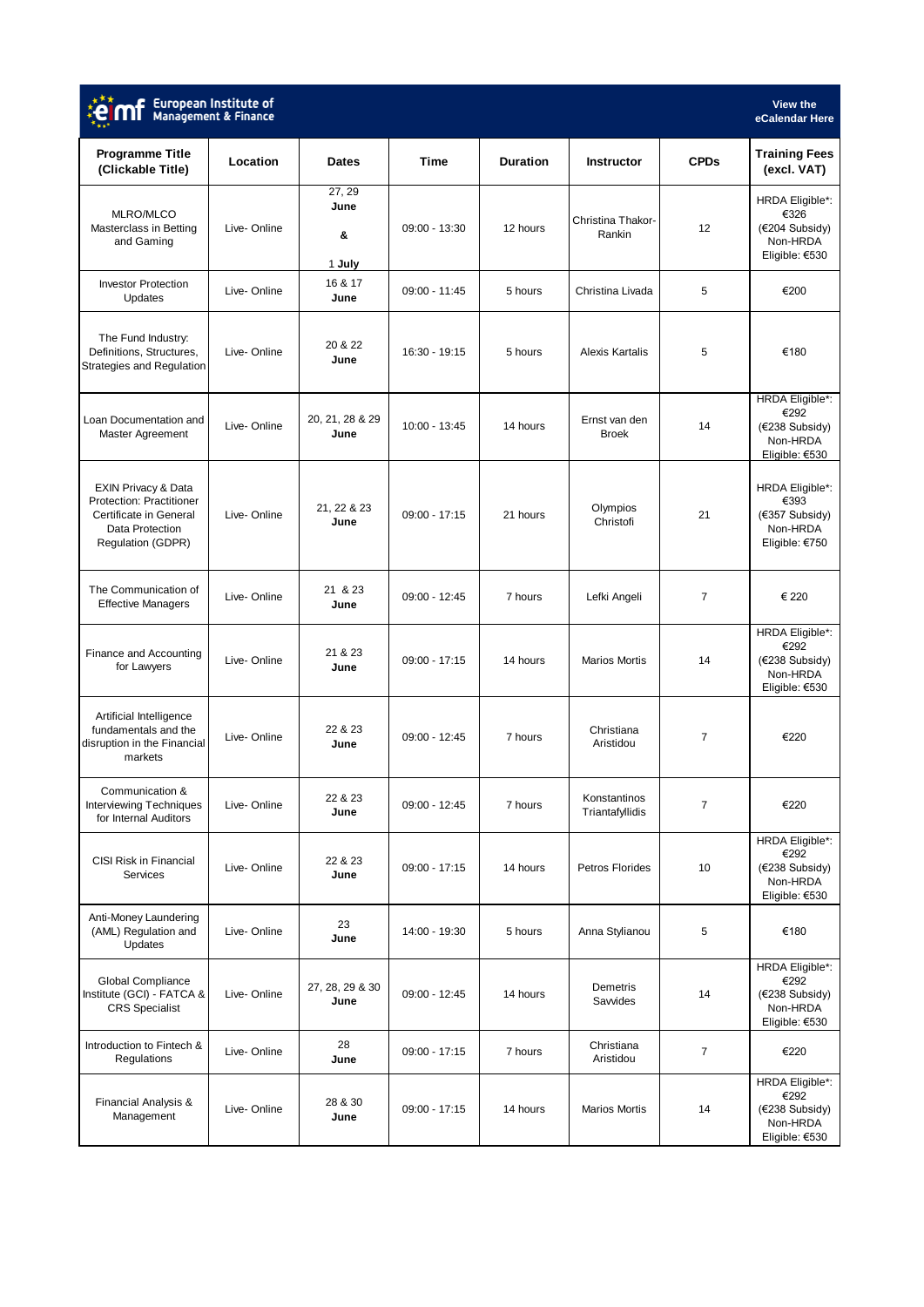|                                                                                   | European Institute of<br>Management & Finance |                                               |                                                                                                                           |                 |                          |             | View the<br>eCalendar Here                                                                                      |
|-----------------------------------------------------------------------------------|-----------------------------------------------|-----------------------------------------------|---------------------------------------------------------------------------------------------------------------------------|-----------------|--------------------------|-------------|-----------------------------------------------------------------------------------------------------------------|
| <b>Programme Title</b><br>(Clickable Title)                                       | Location                                      | <b>Dates</b>                                  | <b>Time</b>                                                                                                               | <b>Duration</b> | <b>Instructor</b>        | <b>CPDs</b> | <b>Training Fees</b><br>(excl. VAT)                                                                             |
| <b>CISI</b> International<br>Introduction to Securities<br>and Investments        | Live-Online                                   | 29 & 30<br>June<br>&<br>06 & 07<br>July       | 16:00 - 19:45                                                                                                             | 14 hours        | Demetris<br>Nicolaou     | 5           | HRDA Eligible*:<br>€292<br>(€238 Subsidy)<br>Non-HRDA<br>Eligible: €530                                         |
| CySEC Certification<br><b>Examination Preparation</b><br>Course (Advanced, Basic) | Live-Online                                   | 11, 13, 15, 16,<br>18, 20, 22<br>& 23<br>July | 11 July<br>17:00-20:15<br>18 July<br>17:30-20:45<br>13, 15, 20 & 22<br>July<br>15:00-18:15<br>16 & 23 July<br>09:00-17:15 | 32 hours        | Panayiotis<br>Antoniou   | 32          | HRDA Eligible*:<br>€451<br>(€544 Subsidy)<br>Non-HRDA<br>Eligible: €995<br>Reduced Fee for<br>Individuals: €600 |
| Anti-Money Laundering<br>(AML) Regulation and<br>Updates                          | Live-Online                                   | 05 & 06<br>July                               | 09:00 - 11:45                                                                                                             | 5 hours         | Sophia Nearchou          | 5           | €180                                                                                                            |
| Συνελεύσεις Ιδιωτικών<br>Εταιρειών και Είδη<br>Ψηφισμάτων                         | Live-Online                                   | 07<br>July                                    | 14:00 - 19:30                                                                                                             | 5 hours         | Mary-Olive<br>McCluskey  | 5           | €180                                                                                                            |
| <b>Regulatory Compliance</b><br>Framework                                         | Live-Online                                   | 12 & 13<br>July                               | 14:00 - 19:30                                                                                                             | 10 hours        | Kyriakos<br>Christofidis | 10          | HRDA Eligible*:<br>€250<br>(€170 Subsidy)<br>Non-HRDA<br>Eligible: €420                                         |
| Δικαστηριακές Εταιρικές<br>Αιτήσεις                                               | Live-Online                                   | 14<br>July                                    | 14:00 - 19:30                                                                                                             | 5 hours         | Mary-Olive<br>McCluskey  | 5           | €180                                                                                                            |
| Employment Law in<br>Cyprus                                                       | Live-Online                                   | 14 & 15<br>July                               | 15:00 - 17:45                                                                                                             | 5 hours         | Olympios<br>Christofi    | 5           | €180                                                                                                            |
| CySEC AML Certification<br><b>Examination Preparation</b><br>Course               | Live-Online                                   | 25, 27, 29 & 30<br>July                       | 25 July<br>17:00-20:15<br>27 & 29 July<br>17:30-20:45<br>30 July<br>09:00-17:15                                           | 16 hours        | Panayiotis<br>Antoniou   | 16          | HRDA Eligible*:<br>€293<br>(€272 Subsidy)<br>Non-HRDA<br>Eligible: €565<br>Reduced Fee for<br>Individuals: €420 |